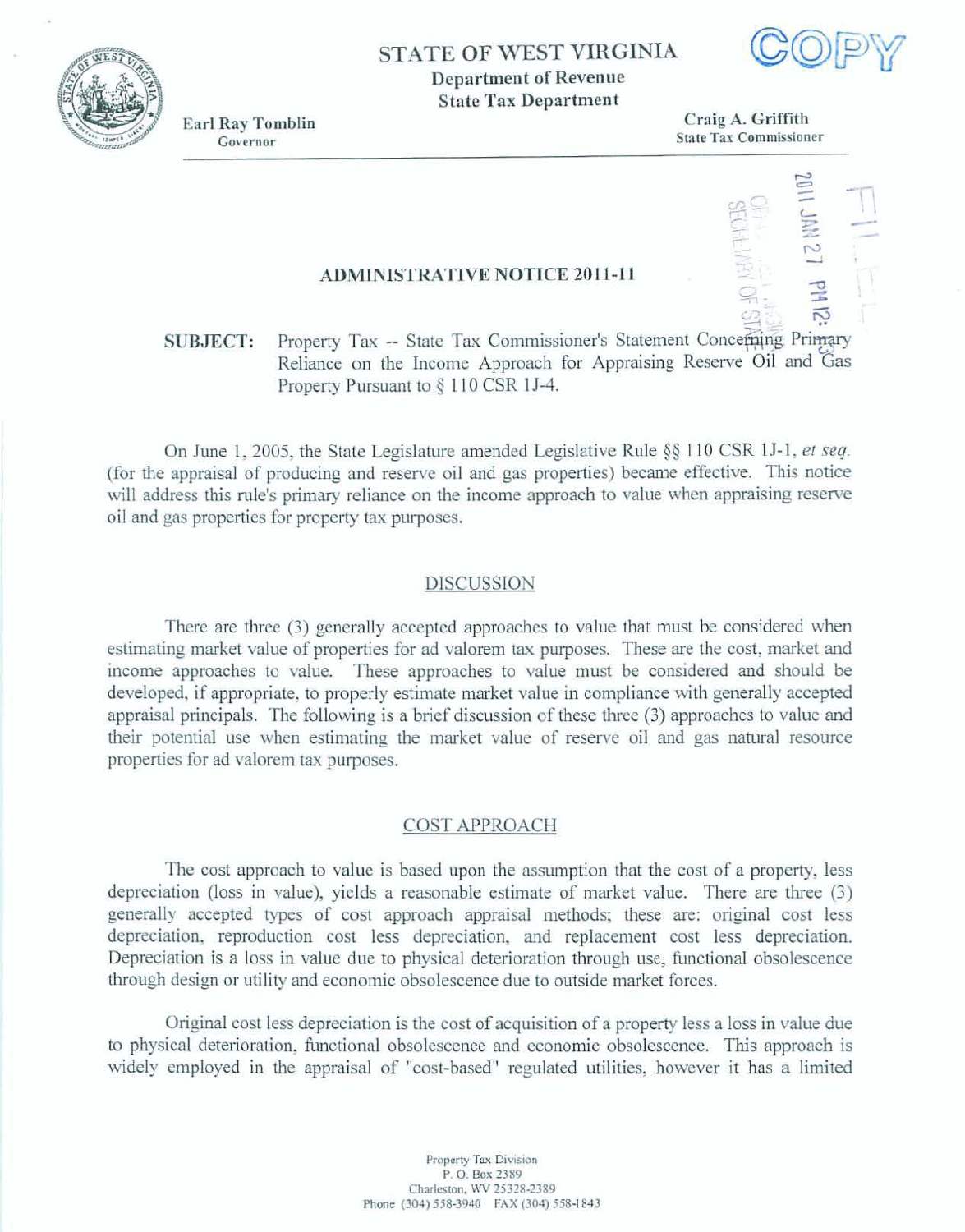application when appraising reserve oil and gas properties, as many of these types of properties were acquired years ago at substantially less than current market value.

Reproduction cost less depreciation is the cost of reproducing an exact replica of a property less physical deterioration, fiinctional obsolescence, and economic obsolescence. This approach is employed in appraising one-of-a-kind properties such as works of art or special purpose properties, an example of which may be the State's Capitol Building. Oil and gas properties are a nonrenewable natural resource and can therefore not be reproduced. Because of their nonrenewable nature, reservc oil and gas propcrties do not lend themselves to development of a reproduction cost less depreciation appraisal.

Replacement cost less depreciation is the cost of replacing a property with one of like utility less physical deterioration and economic obsolescence. This approach is the most widely used of the three (3) cost approaches to value and is widely employed in the appraisal of commercial and industrial personal property. Replacement cost has limited application, however, in the appraisal of nonrenewable natural resource properties, as the resource cannot by its nature be replaced. Because of their nonrenewable nature, reserve oil and gas properties do not lend themselves to the development of replacement cost new less depreciation appraisals.

## MARKET APPROACH

The market approach to value is based upon the assumption that the recent selling price of comparable properties, if properly analyzed and adjusted, will yield a reasonable estimate of current market value. While sales of reserve oil and gas properties do occur within the State, the sales are infrequent and quite often oil and gas interests represent only a portion of the property acquisition thus diluting the purity of the market transaction. Because of these drawbacks the Legislative Rule does not contemplate the development of a market comparable approach to value for reserve oil and gas properties.

### NCOME APPROACH

The income approach to value is based upon the assumption that a property is worth the future income, discounted to present worth, that it will generate for the prospective buyer. In the oil and gas industry, a common business practice of negotiating advance payments ("delay rentals") for the right to. at some hture date, produce oil and gas has developed. By analyzing the amount and duration. typically, of delay rentals and by discounting the resulting income series to present worth an estimate of the probable selling price of reserve oil and gas properties can be developed. This procedure contained in  $\S$  110 CSR 1J-4.7 is the method used by the Department to develop, on a county and district basis, the per acre market value of reserve (non-producing acreage) oil and gas properties. The resultant per acre values were developed and published, in finalized form, in the State Register on August 24, 2010.